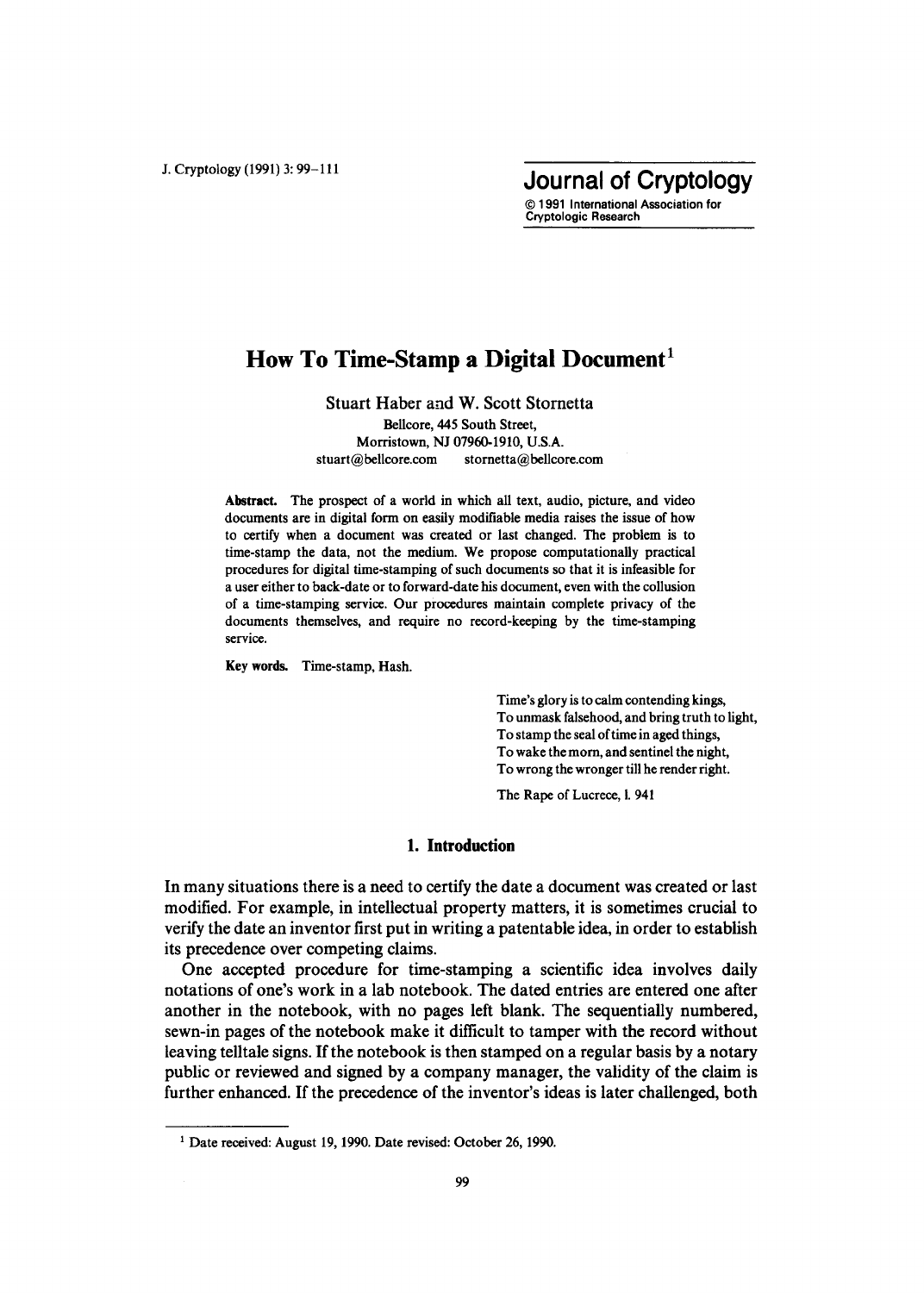the physical evidence of the notebook and the established procedure serve to substantiate the inventor's claims of having had the ideas on or before a given date.

There are other methods of time-stamping. For example, one can mail a letter to oneself and leave it unopened. This ensures that the enclosed letter was created before the time postmarked on the envelope. Businesses incorporate more elaborate procedures into their regular order of business to enhance the credibility of their internal documents, should they be challenged at a later date. For example, these methods may ensure that the records are handled by more than one person, so that any tampering with a document by one person will be detected by another. But all these methods rest on two assumptions. First, the records can be examined for telltale signs of tampering. Second, there is another party that views the document whose integrity or impartiality is seen as vouchsafing the claim.

We believe these assumptions are called into serious question for the case of documents created and preserved exclusively in digital form. This is because electronic digital documents are so easy to tamper with, and the change need not leave any telltale sign on the physical medium. What is needed is a method of time-stamping digital documents with the following two properties. First, we must find a way to time-stamp the data itself, without any reliance on the characteristics of the medium on which the data appears, so that it is impossible to change even one bit of the document without the change being apparent. Second, it should be impossible to stamp a document with a time and data different from the actual one.

The purpose of this paper is to introduce a mathematically sound and computationally practical solution to the time-stamping problem. In the sections that follow, we first consider a naive solution to the problem, the digital safety-deposit box. This serves the pedagogical purpose of highlighting additional difficulties associated with digital time-stamping beyond those found in conventional methods of timestamping. Successive improvements to this naive solution finally lead to practical ways to implement digital time-stamping.

# **2. The Setting**

The setting for our problem is a distributed network of users, perhaps representing individuals, different companies, or divisions within a company; we refer to the users as *clients.* Each client has a unique identification number.

A solution to the time-stamping problem may have several parts. There is a procedure that is performed immediately when a client desires to have a document time-stamped. There should be a method for the client to verify that this procedure has been correctly performed. There should also be a procedure for meeting a third party's challenge to the validity of a document's time-stamp.

As with any cryptographic problem, it is a delicate matter to characterize precisely the security achieved by a time-stamping scheme. A good solution to the timestamping problem is one for which, under reasonable assumptions about the computational abilities of the users of the scheme and about the complexity of a computational problem, and possibly about the trustworthiness of the users, it is difficult or impossible to produce false time-stamps. Naturally, the weaker the assumptions needed, the better.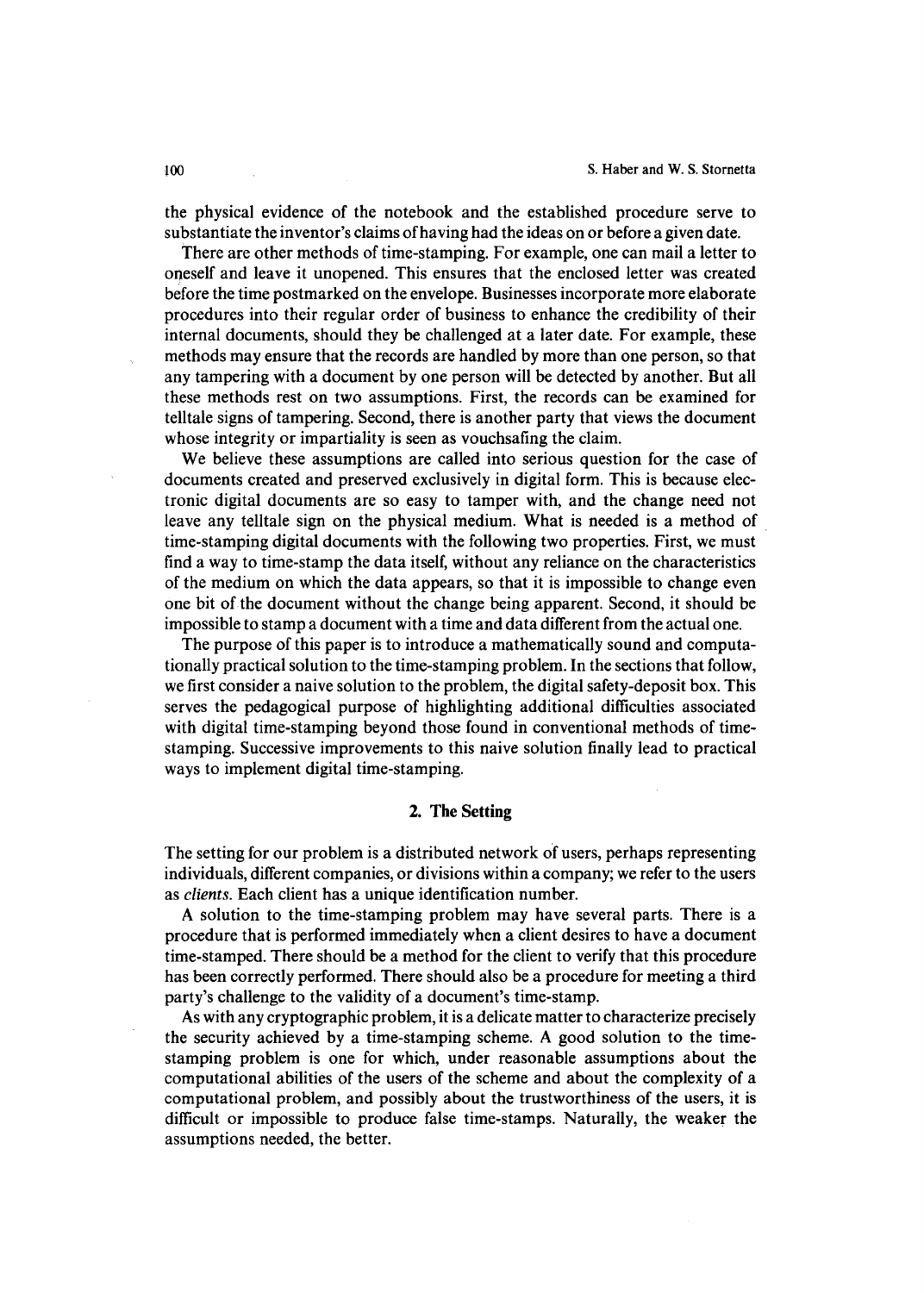# **3. A Naive Solution**

A naive solution, a "digital safety-deposit box," could work as follows. Whenever a client has a document to be time-stamped, he or she transmits the document to a time-stamping service (TSS). The service records the date and time the document was received and retains a copy of the document for safe-keeping. If the integrity of the client's document is ever challenged, it can be compared with the copy stored by the TSS. If they are identical, this is evidence that the document has not been tampered with after the date contained in the TSS records. This procedure does in fact meet the central requirement for the time-stamping of a digital document.<sup>2</sup> However, this approach raises several concerns:

- *Privacy.* This method compromises the privacy of the document in two ways: a third party could eavesdrop while the document is being transmitted, and after transmission it is available indefinitely to the TSS itself. Thus the client has to worry not only about the security of documents it keeps under its direct control, but also about the security of its documents at the TSS.
- *Bandwidth and storage.* Both the amount of time required to send a document for time-stamping and the amount of storage required at the TSS depend on the length of the document to be time-stamped. Thus the time and expense required to time-stamp a large document might be prohibitive.
- *Incompetence.* The TSS copy of the document could be corrupted in transmission to the TSS, it could be incorrectly time-stamped when it arrives at the TSS, or it could become corrupted or lost altogether at any time while it is stored at the TSS. Any of these occurrences would invalidate the client's time-stamping claim.
- *Trust.* The fundamental problem remains: nothing in this scheme prevents the TSS from colluding with a client in order to claim to have time-stamped a document for a date and time different from the actual one.

In the next section we describe a solution that addresses the first three concerns listed above. The final issue, trust, is handled separately and at greater length in the following section.

# **4. A Trusted Time-Stamping Service**

In this section we assume that the TSS is trusted, and describe two improvements on the naive solution above.

# 4.1. *Hash*

Our first simplification is to make use of a family of cryptographically secure *collision-free hash functions.* This is a family of functions  $h: \{0, 1\}^* \rightarrow \{0, 1\}^t$ compressing bit-strings of arbitrary length to bit-strings of a fixed length l, with the following properties:

 $2$  The authors recently learned of a similar proposal sketched by Kanare [14].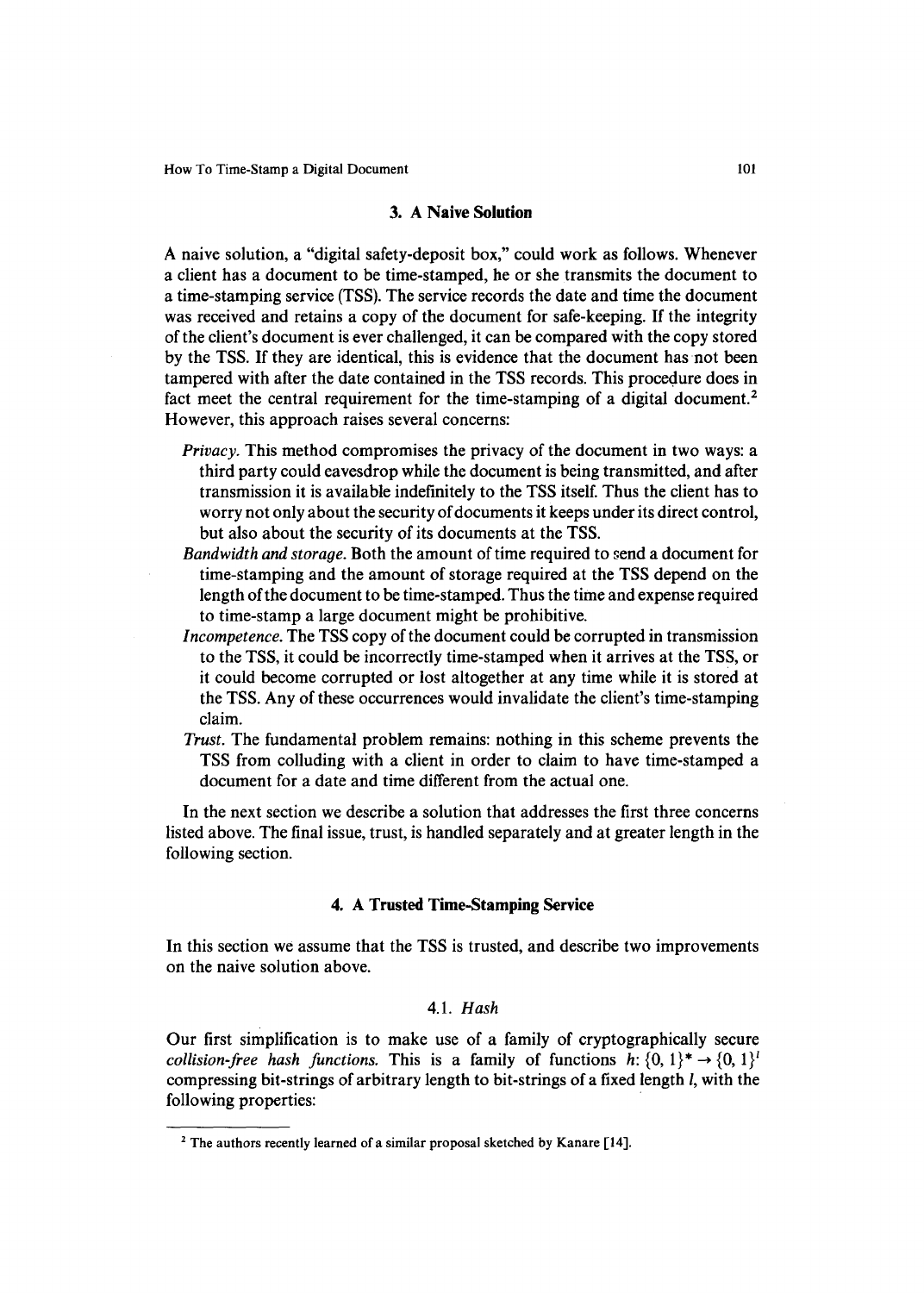- 1. The functions h are easy to compute, and it is easy to pick a member of the family at random.
- 2. It is computationally infeasible, given one of these functions  $h$ , to find a pair of distinct strings x, x' satisfying  $h(x) = h(x')$ . (Such a pair is called a *collision* for h.)

The practical importance of such functions has been known for some time, and researchers have used them in a number of schemes; see, for example, [7], [15], and [16]. Damgård gave the first formal definition, and a constructive proof of their existence, on the assumption that there exist one-way "claw-free" permutations [4]. For this, any "one-way group action" is sufficient [3].

Naor and Yung defined the similar notion of "universal one-way hash functions," which satisfy, in place of the second condition above, the slightly weaker requirement that it be computationally infeasible, given a string  $x$ , to compute another string  $x' \neq x$  satisfying  $h(x) = h(x')$  for a randomly chosen h. They were able to construct such functions on the assumption that there exist one-to-one one-way functions [17]. Rompel has recently shown that such functions exist if there exist one-way functions at all [20]. See Section 6.3 below for a discussion of the differences between these two sorts of cryptographic hash functions.

There are practical implementations of hash functions, for example, that of Rivest [19], which seem to be reasonably secure.

We use the hash functions as follows. Instead of transmitting his document  $x$  to the TSS, a client will send its hash value  $h(x) = y$  instead. For the purposes of authentication, time-stamping  $y$  is equivalent to time-stamping  $x$ . This greatly reduces the bandwidth problem and the storage requirements, and solves the privacy issue as well. Depending on the design goals for an implementation of time-stamping, there may be a single hash function used by everybody, or different hash functions for different users.

For the rest of this paper, we speak of time-stamping hash values  $y$ —randomappearing bit-strings of a fixed length. Part of the procedure for validating a time-stamp will be to produce the preimage document x that satisfies  $h(x) = y$ ; inability to produce such an  $x$  invalidates the putative time-stamp.

# 4.2. *Signature*

The second improvement makes use of digital signatures. Informally, a *signature scheme* is an algorithm for a party, the signer, to tag messages in a way that uniquely identifies the signer. Digital signatures were proposed by Rabin [18] and by Diffie and Hellman [7]. After a long sequence of papers by many authors, Rompel [20] showed that the existence of one-way functions can be used in order to design a signature scheme satisfying the very strong notion of security that was first defined by Goldwasser *et al.* [10].

With a secure signature scheme available, when the TSS receives the hash value, it appends the date and time, then signs this compound document and sends it to the client. By checking the signature, the client is assured that the TSS actually did process the request, that the hash was correctly received, and that the correct time is included. This takes care of the problem of present and future incompetence on the part of the TSS, and reduces the need for the TSS to store records.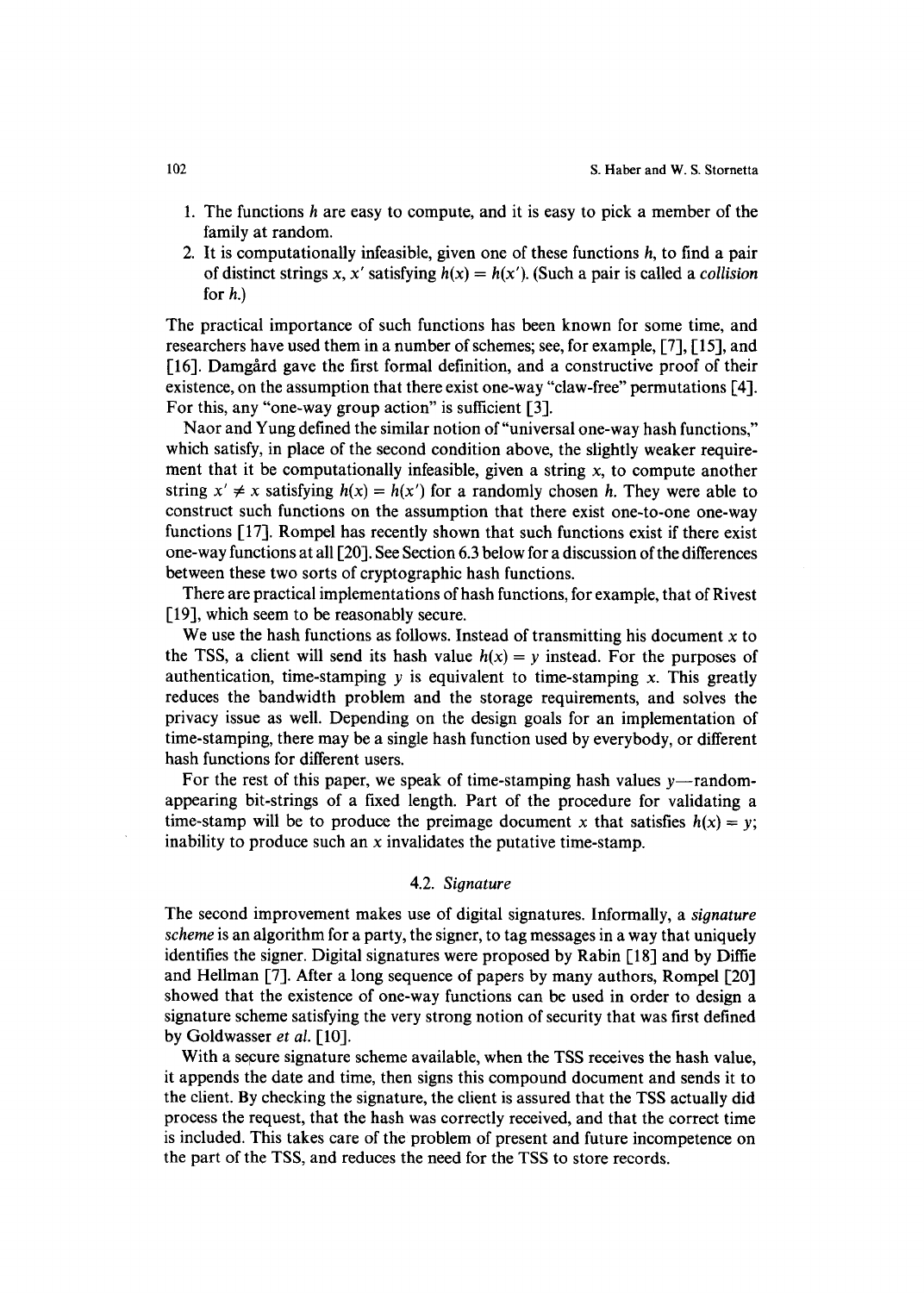#### **5. Two Time-Stamping Schemes**

*Sed quis custodiet ipsos Custodes ?*  Juvenal, c. I00 A.D. But who will guard the guards themselves?

What we have described so far is, we believe, a practical method for time-stamping digital documents of arbitrary length. However, neither the signature nor the use of hash functions in any way prevents a time-stamping service from issuing a false time-stamp. Ideally, we would like a mechanism which guarantees that no matter how unscrupulous the TSS is, the times it certifies will always be the correct ones, and that it will be unable to issue incorrect time-stamps even if it tries to.

It may seem difficult to specify a time-stamping procedure so as to make it impossible to produce fake time-stamps. After all, if the output of an algorithm A, given as input a document x and some timing information  $\tau$ , is a bit-string  $c = A(x, \tau)$  that stands as a legitimate time-stamp for x, what is to prevent a forger some time later from computing the same timing information  $\tau$  and then running A to produce the same certificate  $c$ ? The question is relevant even if A is a probabilistic algorithm.

Our task may be seen as the problem of simulating the action of a trusted TSS, in the absence of generally trusted parties. There are two rather different approaches we might take, and each one leads to a solution. The first approach is to constrain a centralized but possibly untrustworthy TSS to produce genuine time-stamps in such a way that fake ones are difficult to produce. The second approach is somehow to distribute the required trust among the users of the service. It is not clear that either of these can be done at all.

#### 5.1. *Linking*

Our first solution begins by observing that the sequence of clients requesting time-stamps and the hashes they submit cannot be known in advance. So if we include bits from the previous sequence of client requests in the signed certificate, then we know that the time-stamp occurred after these requests. But the requirement of including bits from previous documents in the certificate can also be used to solve the problem of constraining the time in the other direction, because the timestamping company cannot issue later certificates unless it has the current request in hand.

We describe two variants of this linking scheme; the first one, slightly simpler, highlights our main idea, while the second one may be preferable in practice. In both variants, the TSS makes use of a collision-free hash function, denoted H. This is in addition to clients' use of hash functions in order to produce the hash value of any documents that they wish to have time-stamped.

To be specific, a time-stamping *request* consists of an *l*-bit string y (presumably the hash value of the document) and a client identification number ID. We use  $\sigma(\cdot)$ to denote the signing procedure used by the TSS. The TSS issues signed, sequentially numbered time-stamp *certificates*. In response to the request  $(y_n, \text{ID}_n)$  from our client, the nth request in sequence, the TSS does two things: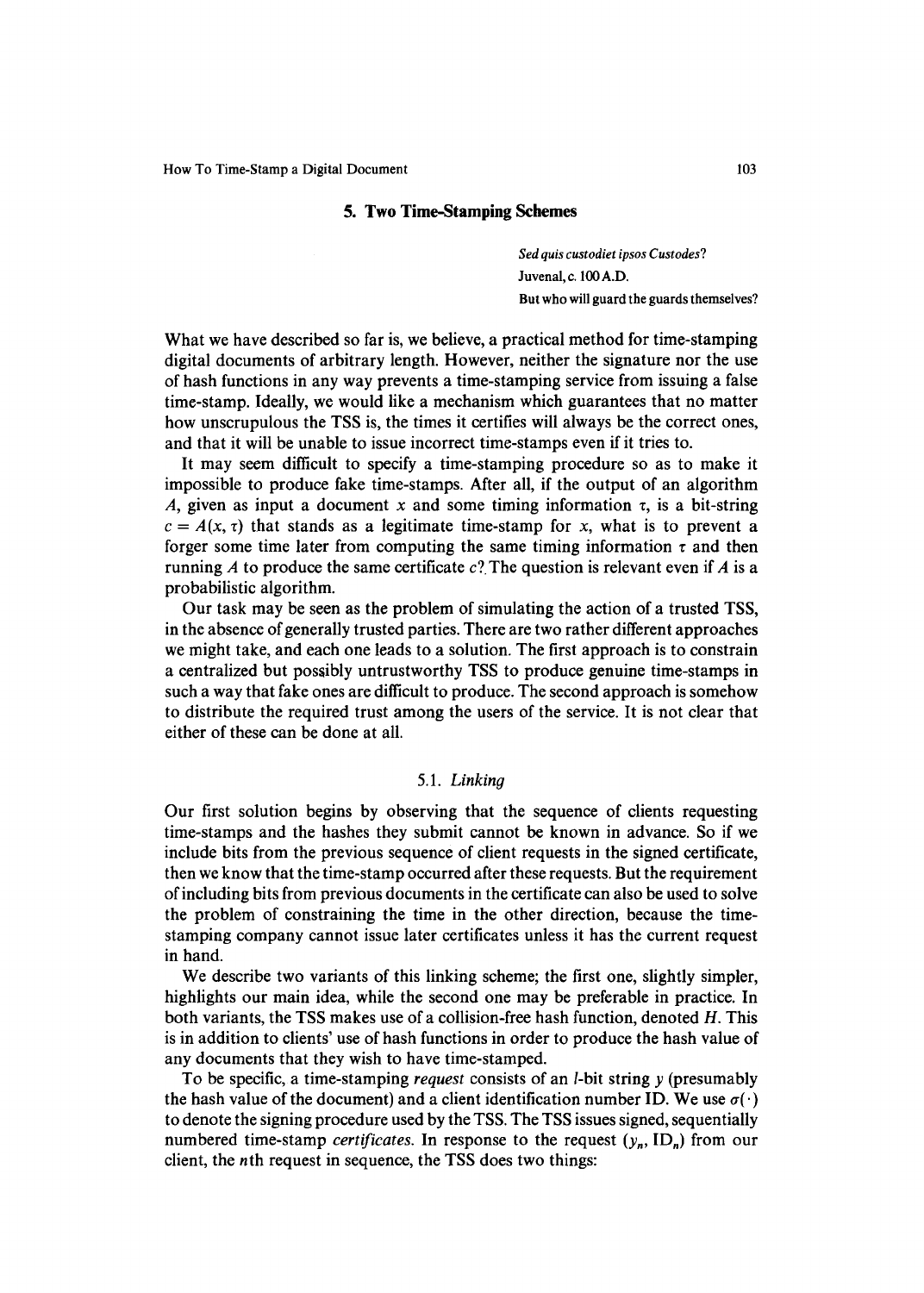1. The TSS sends our client the signed certificate  $s = \sigma(C_n)$ , where the certificate

$$
C_n = (n, t_n, \mathrm{ID}_n, y_n; L_n)
$$

consists of the sequence number n, the time  $t_n$ , the client number  $ID_n$  and the hash value  $y_n$  from the request, and certain *linking information*, which comes from the previously issued certificate:  $L_n = (t_{n-1}, \text{ID}_{n-1}, y_{n-1}, H(L_{n-1}))$ .

2. When the next request has been processed, the TSS sends our client the identification number  $ID_{n+1}$  for that next request.

Having received s and  $ID_{n+1}$  from the TSS, she checks that s is a valid signature of a good certificate, i.e., one that is of the correct form  $(n, t, ID_n, y_n; L_n)$ , containing the correct time t.

If her time-stamped document  $x$  is later challenged, the challenger first checks that the time-stamp  $(s, ID_{n+1})$  is of the correct form (with s being a signature of a certificate that indeed contains a hash of  $x$ ). In order to make sure that our client has not colluded with the TSS, the challenger can call client  $ID_{n+1}$  and ask him to produce his time-stamp (s',  $ID_{n+2}$ ). This includes a signature

$$
s' = \sigma(n + 1, t_{n+1}, \text{ID}_{n+1}, y_{n+1}; L_{n+1})
$$

of a certificate that contains in its linking information  $L_{n+1}$  a copy of her hash value  $y_n$ . This linking information is further authenticated by the inclusion of the image  $H(L_n)$  of her linking information  $L_n$ . An especially suspicious challenger now can call up client  $ID_{n+2}$  and verify the next time-stamp in the sequence; this can continue for as long as the challenger wishes. Similarly, the challenger can also follow the chain of time-stamps backward, beginning with client  $ID_{n-1}$ .

Why does this constrain the TSS from producing bad time-stamps? First, observe that the use of the signature has the effect that the *only* way to fake a time-stamp is with the collaboration of the TSS. But the TSS cannot forward-date a document, because the certificate must contain bits from requests that immediately preceded the desired time, yet the TSS has not received them. The TSS cannot feasibly back-date a document by preparing a fake time-stamp for an earlier time, because bits from the document in question must be embedded in certificates immediately following that earlier time, yet these certificates have already been issued. Furthermore, correctly embedding a new document into the already-existing stream of time-stamp certificates requires the computation of a collision for the hash function H.

Thus the only possible spoof is to prepare a fake chain of time-stamps, long enough to exhaust the most suspicious challenger that one anticipates.

In the scheme just outlined, clients must keep all their certificates. In order to relax this requirement, in the second variant of this scheme we link each request not just to the next request but to the next k requests. The TSS responds to the nth request as follows:

1. As above, the certificate  $C_n$  is of the form  $C_n = (n, t_n, ID_n, y_n; L_n)$ , where now the linking information  $L_n$  is of the form

$$
L_n = [(t_{n-k}, \text{ID}_{n-k}, y_{n-k}, H(L_{n-k})) , \ldots, (t_{n-1}, \text{ID}_{n-1}, y_{n-1}, H(L_{n-1})) ].
$$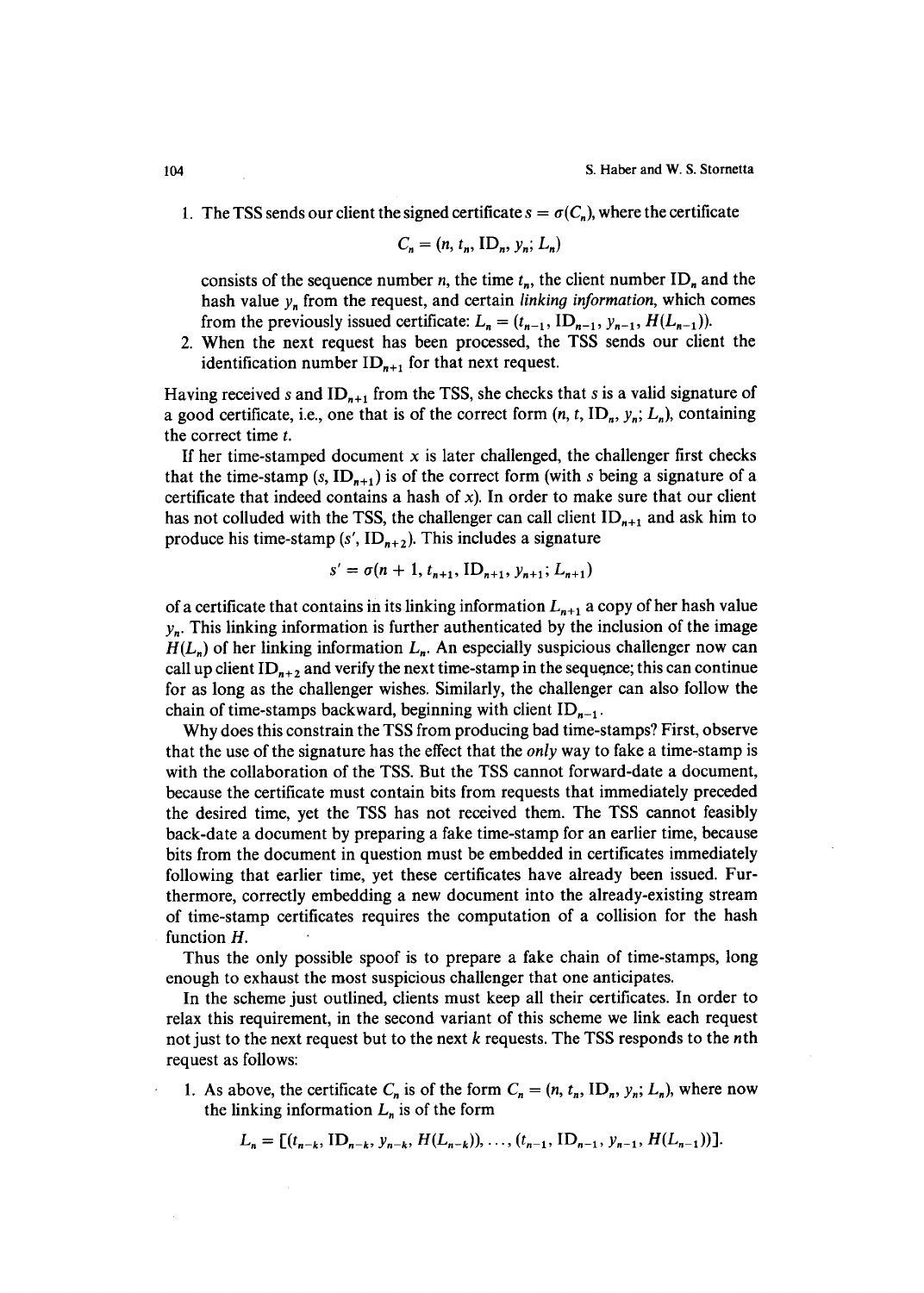2. After the next k requests have been processed, the TSS sends our client the list  $(ID_{n+1}, ..., ID_{n+k}).$ 

After checking that this client's time-stamp is of the correct form, a suspicious challenger can ask any one of the next k clients  $ID_{n+i}$  to produce his time-stamp. As above, his time-stamp includes a signature of a certificate that contains in its linking information  $L_{n+i}$  a copy of the relevant part of the challenged time-stamp certificate  $C_n$ , authenticated by the inclusion of the hash by H of the challenged client's linking information  $L_n$ . His time-stamp also includes client numbers  $(ID_{n+i+1},..., ID_{n+i+k})$ , of which the last *i* are new ones; the challenger can ask these clients for their time-stamps, and this can continue for as long as the challenger wishes.

In addition to easing the requirement that clients save all their certificates, this second variant also has the property that correctly embedding a new document into the already-existing stream of time-stamp certificates requires the computation of a simultaneously  $k$ -wise collision for the hash function  $H$ , instead of just a pairwise collision.

#### 5.2. *Distributed Trust*

For this scheme we assume that there is a secure signature scheme so that each user can sign messages, and that a standard secure pseudorandom generator G is available to all users. A *pseudorandom generator* is an algorithm that stretches short input *seeds* to output sequences that are indistinguishable by any feasible algorithm from random sequences; in particular, they are unpredictable. Such generators were first studied by Blum and Micali [2] and by Yao [22]; Impagliazzo *et al.* have shown that they exist if there exist one-way functions [12].

Once again, we consider a hash value  $y$  that our client would like to time-stamp. She uses y as a seed for the pseudorandom generator, whose output can be interpreted in a standard way as a k-tuple of client identification numbers:

$$
G(y) = (ID_1, ID_2, \ldots, ID_k).
$$

Our client sends her request  $(y, ID)$  to each of these clients. She receives in return from client ID<sub>j</sub> a signed message  $s_i = \sigma_i(t, \text{ID}, y)$  that includes the time t. Her time-stamp consists of  $[(y, ID), (s_1, ..., s_k)]$ . The k signatures s<sub>i</sub> can easily be checked by our client or by a would-be challenger. No further communication is required in order to meet a later challenge.

Why should such a list of signatures constitute a believable time-stamp? The reason is that in these circumstances, the only way to produce a time-stamped document with an incorrect time is to use a hash value y so that  $G(y)$  names k clients that are willing to cooperate in faking the time-stamp. If at any time there is at most a constant fraction  $\varepsilon$  of possibly dishonest clients, the expected number of seeds y that have to be tried before finding a  $k$ -tuple  $G(y)$  containing only collaborators from among this fraction is  $\varepsilon^{-k}$ . Furthermore, since we have assumed that G is a secure pseudorandom generator, there is no faster way of finding such a convenient seed y than by choosing it at random. This ignores the adversary's further problem,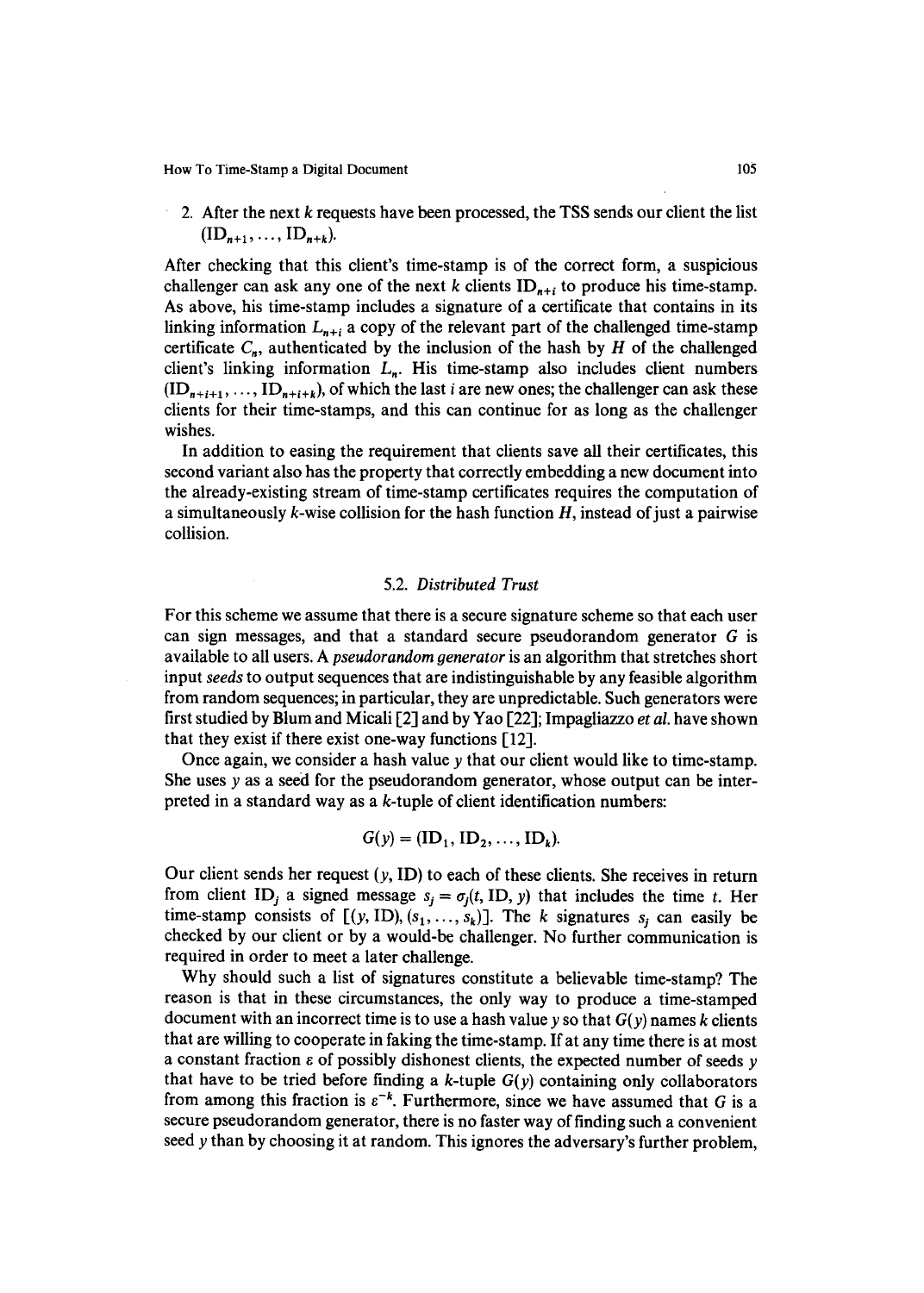in most real-world scenarios, of finding a plausible document that hashes to a convenient value y.

The parameter  $k$  should be chosen when designing the system so that this is an infeasible computation. Observe that even a highly pessimistic estimate of the percentage of the client population that is corruptible— $\varepsilon$  could be 90%—does not entail a prohibitively large choice of  $k$ . In addition, the list of corruptible clients need not be fixed, as long as their fraction of the population never exceeds e.

This scheme need not use a centralized TSS at all. The only requirements are that it be possible to call up other clients at will and receive from them the required signatures, and that there be a public directory of clients so that it is possible to interpret the output of  $G(y)$  in a standard way as a k-tuple of clients. A practical implementation of this method would require provisions in the protocol for clients that cannot be contacted at the time of the time-stamping request. For example, for suitable  $k' < k$ , the system might accept signed responses from any k' of the k clients named by  $G(y)$  as a valid time-stamp for y (in which case a greater value for the parameter  $k$  would be needed in order to achieve the same low probability of finding a set of collaborators at random).

#### **6. Remarks**

#### 6.1. *Tradeoffs*

There are a number of tradeoffs between the two schemes. The distributed-trust scheme has the advantage that all processing takes place when the request is made. In the linking scheme, on the other hand, the client has a short delay while she waits for the second part of her certificate; and meeting a later challenge may require further communication.

A related disadvantage of the linking scheme is that it depends on at least some parties (clients or, perhaps, the TSS) storing their certificates.

The distributed-trust scheme makes a greater technological demand on the system: the ability to call up and demand a quick signed response at will.

The linking scheme only locates the time of a document between the times of the previous and the next requests, so it is best suited to a setting in which relatively many documents are submitted for time-stamping, compared with the scale at which the timing matters.

It is worth remarking that the time-constraining properties of the linking scheme do not depend on the use of digital signatures.

# 6.2. *Time Constraints*

We would like to point out that our schemes constrain the event of time-stamping both forward and backward in time. However, if any amount of time may pass between the creation of a document and when it is time-stamped, then no method can do more than forward-constrain the time at which the document itself was created. Thus, in general, time-stamping should only be considered as evidence that a document has not been back-dated.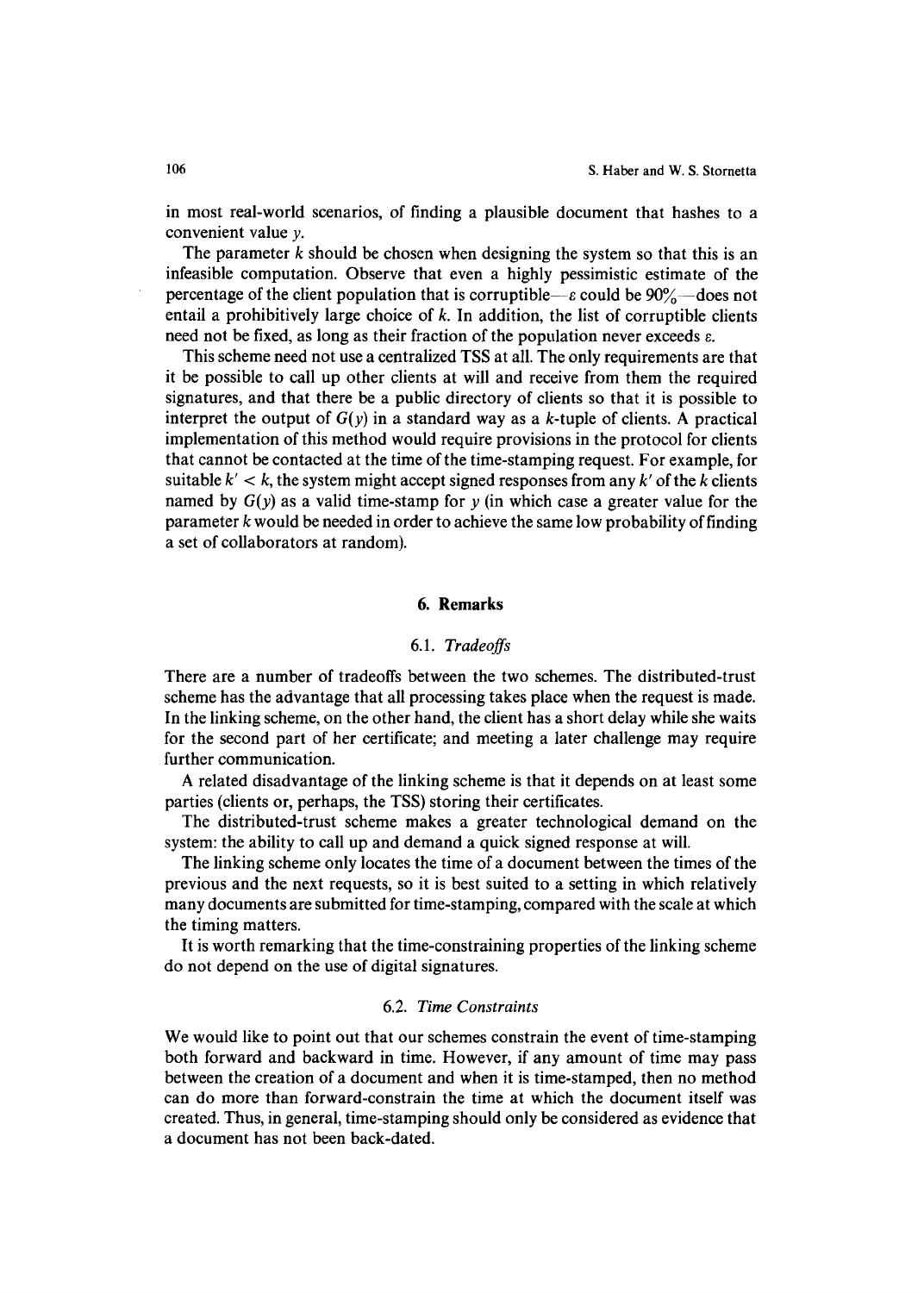# How To Time-Stamp a Digital Document 107

On the other hand, if the time-stamping event can be made part of the document creation event, then the constraint holds in both directions. For example, consider the sequence of phone conversations that pass through a given switch. In order to process the next call on this switch, we could require that linking information be provided from the previous call. Similarly, at the end of the call, linking information would be passed onto the next call. In this way, the document creation event (the phone call) includes a time-stamping event, and so the time of the phone call can be fixed in both directions. The same idea could apply to sequential financial transactions, such as stock trades or currency exchanges, or any sequence of electronic interactions that take place over a given physical connection.

#### 6.3. *Theoretical Considerations*

Although we do not do it here, we suggest that a precise complexity-theoretic definition of the strongest possible level of time-stamping security could be given along the lines of the definitions given by Goldwasser and Micali [9], Goldwasser *et al.* [10], and Galil *et al.* [8] for various cryptographic tasks. The time-stamping and the verification procedures would all depend on a *security parameter p. A*  time-stamp scheme would be *polynomially secure* if the success probability of a polynomially bounded adversary who tries to manufacture a bogus time-stamp is smaller than any given polynomial in  $1/p$  for sufficiently large  $p$ .

Under the assumption that there exist one-way claw-free permutations, we can prove our linking scheme to be polynomially secure. If we assume that there is always at most a constant fraction of corruptible clients, and assuming as well the existence of one-way functions (and therefore the existence of pseudorandom generators and of a secure signature scheme), we can prove our distributed-trust scheme to be polynomially secure.

In Section 4.1 above we mentioned the difference between "collision-free" and "universal one-way" hash functions. The existence of one-way functions is sufficient to give us universal one-way hash functions. However, in order to prove the security of our time-stamping schemes, we apparently need the stronger guarantee of the difficulty of producing hash collisions that is provided by the definition of collision-free hash functions. As far as is currently known, a stronger complexity assumption—namely, the existence of claw-free pairs of permutations—is needed in order to prove the existence of these functions. (See also [5] and [6] for further discussion of the theoretical properties of cryptographic hash functions.)

Universal one-way hash functions were the tool used in order to construct a secure signature scheme. Our apparent need for a stronger assumption suggests a difference, perhaps an essential one, between signatures and time-stamps. It is in the signer's own interest to act correctly in following the instructions of a secure signature scheme (for example, in choosing a hash function at random from a certain set). For time-stamping, on the other hand, a dishonest user or a colluding TSS may find it convenient not to follow the standard instructions (for example, by choosing a hash function so that collisions are easy to find); the time-stamping scheme must be devised so that there is nothing to be gained from such misbehavior.

If it is possible, we would like to reduce the assumptions we require for secure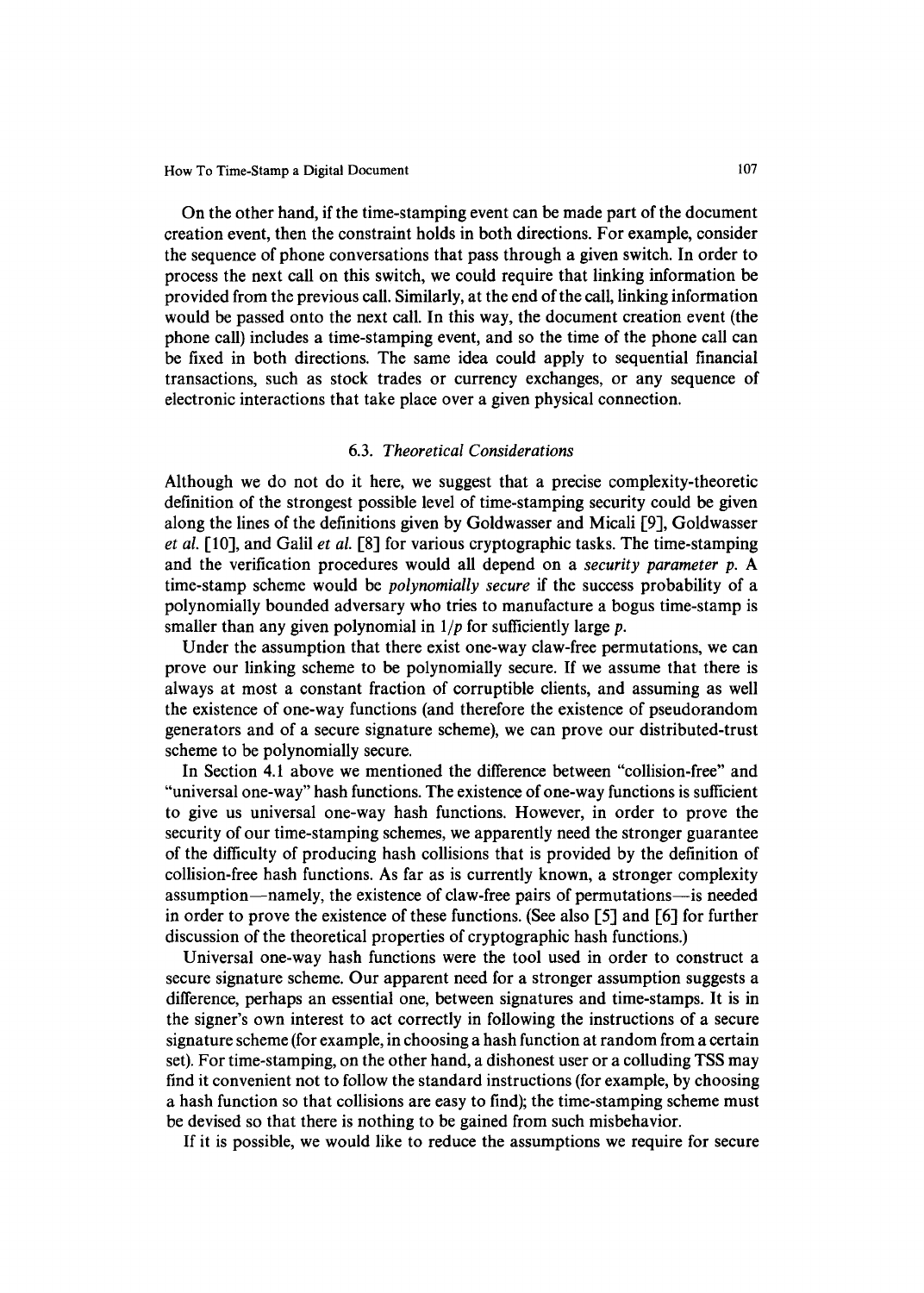time-stamping to the simple assumption that one-way functions exist. This is the minimum reasonable assumption for us, since all of complexity-based cryptography requires the existence of one-way functions  $[12]$ ,  $[13]$ .

### 6.4. *Practical Considerations*

As we move from the realm of complexity theory to that of practical cryptosystems, new questions arise. In one sense, time-stamping places a heavier demand on presumably one-way functions than would some other applications. For example, if an electronic funds transfer system relies on a one-way function for authentication, and that function is broken, then all of the transfers carried out before it was broken are still valid. For time-stamps, however, if the hash function is broken, then all of the time-stamps issued prior to that time are called into question.

A partial answer to this problem is provided by the observation that time-stamps can be renewed. Suppose we have two time-stamping implementations, and that there is reason to believe that the first implementation will soon be broken. Then certificates issued using the old implementation can be renewed using the new implementation. Consider a time-stamp certificate created using the old implementation that is time-stamped with the new implementation before the old one is broken. Prior to the old implementation's breaking, the only way to create a certificate was by legitimate means. Thus, by time-stamping the certificate itself with the new implementation, we have evidence not only that the document existed prior to the time of the new time-stamp, but that it existed at the time stated in the original certificate.

Another issue to consider is that producing hash collisions alone is not sufficient to break the time-stamping scheme. Rather, meaningful documents must be found which lead to collisions. Thus, by specifying the format of a document class, we can complicate the task of finding meaningful collisions. For example, the density of ASCII-only texts among all possible bit-strings of length N bytes is  $(2^7/2^8)^N$ , or  $1/2^N$ , simply because the high-order bit of each byte is always 0. Even worse, the density of acceptable English text can be bounded above by an estimate of the entropy of English as judged by native speakers [21]. This value is approximately 1 bit per ASCII character, giving a density of  $(2^1/2^8)^N$ , or  $1/128^N$ .

We leave it to future work to determine whether we can formalize the increased difficulty of computing collisions if valid documents are sparsely and perhaps randomly distributed in the input space. Similarly, the fact that a k-way linking scheme requires the would-be adversary to compute k-way collisions rather than collision pairs may be parlayed into relaxing the requirements for the hash function. It may also be worthwhile to explore when there exist hash functions for which there are *no* k-way collisions among strings in a suitably restricted subset of the input space; the security of such a system would no longer depend on a complexity assumption.

# **7. Applications**

Using the theoretically best (cryptographically secure) hash functions, signature schemes, and pseudorandom generators, we have designed time-stamping schemes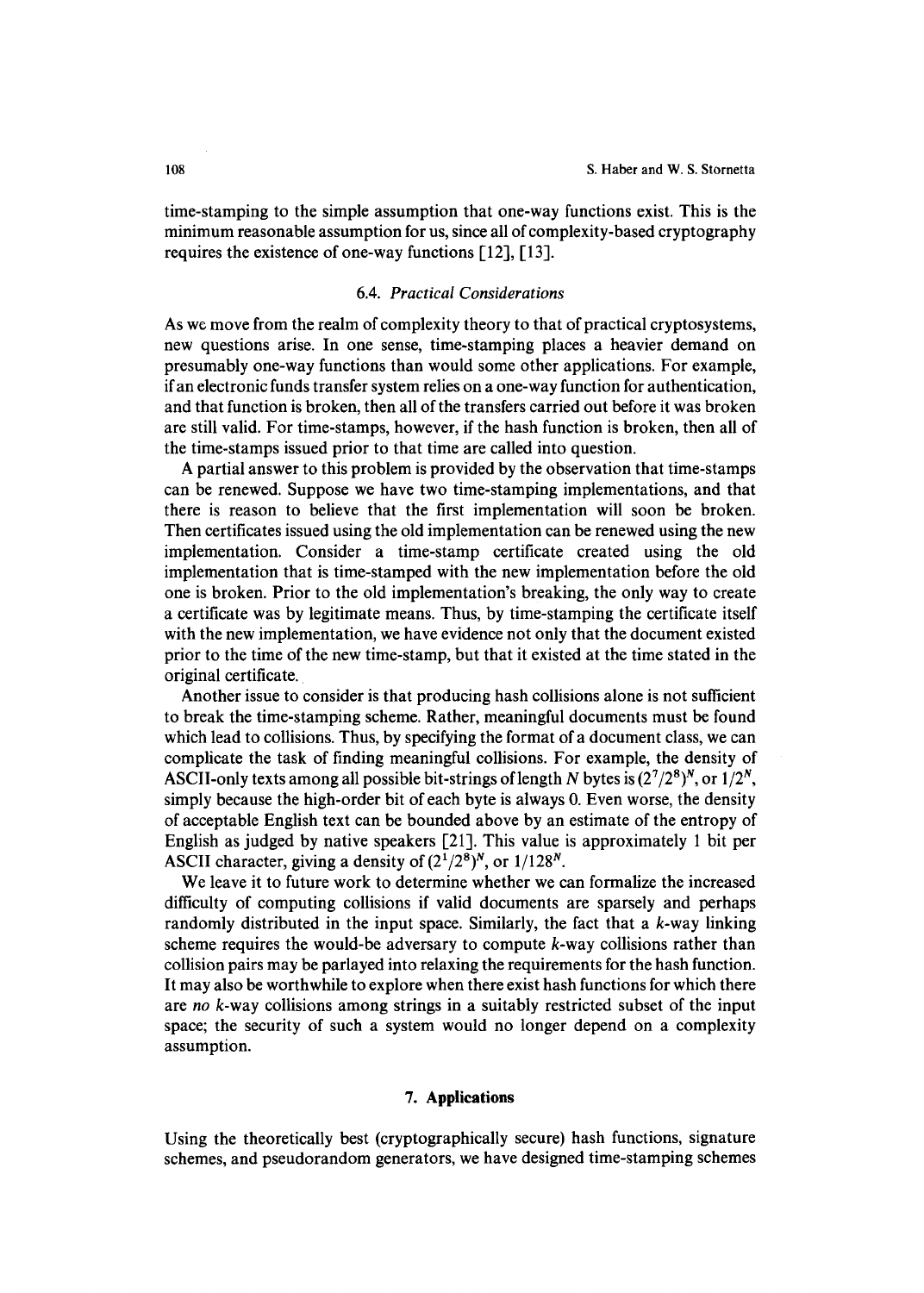that possess theoretically desirable properties. However, we would like to emphasize the practical nature of our suggestion: because there are *practical* implementations of these cryptographic tools, both of our time-stamp schemes can be inexpensively implemented as described. Practical hash functions like Rivest's are quite fast, even running on low-end PCs [19].

What kinds of documents would benefit from secure digital time-stamping? For documents that establish the precedence of an invention or idea, time-stamping has a clear value. A particularly desirable feature of digital time-stamping is that it makes it possible to establish precedence of intellectual property without disclosing its contents. This could have a significant effect on copyright and patent law, and could be applied to everything from software to the secret formula for Coca-Cola.

But what about documents where the date is not as significant as simply whether or not the document has been tampered with? These documents can benefit from time-stamping, too, under the following circumstances. Suppose we can establish that either the necessary knowledge or the motivation to tamper with a document did not exist until long after the document's creation. For example, we can imagine a company that deals with large numbers of documents each day, some few of which are later found to be incriminating. If all the company's documents were routinely time-stamped at the time of their creation, then by the time it became apparent which documents were incriminating and how they needed to be modified, it would be too late to tamper with them. We call such documents *tamper-unpredictable.* It seems clear that many business documents are tamper-unpredictable. Thus, if time-stamping were to be incorporated into the established order of business, the credibility of many documents could be enhanced.

A variation that may be particularly useful for business documents is to timestamp a log of documents rather than each document individually. For example, each corporate document created in a day could be hashed, and the hash value added to the company's daily log of documents. Then, at the end of the business day, the log alone could be submitted for time-stamping. This would eliminate the expense of time-stamping each document individually, while still making it possible to detect tampering with each document; we could also determine whether any documents had been destroyed altogether.

Of course, digital time-stamping is not limited to text documents. Any string of bits can be time-stamped, including digital audio recordings, photographs, and full-motion videos. Most of these documents are tamper-unpredictable. Therefore, time-stamping can help to distinguish an original photograph from a retouched one, a problem that has received considerable attention of late in the popular press [1], [11]. It is in fact difficult to think of any other algorithmic "fix" that could add more credibility to photographs, videos, or audio recordings than time-stamping.

#### **8. Summary**

In this paper we have shown that the growing use of text, audio, and video documents in digital form and the ease with which such documents can be modified creates a new problem: how can we certify when a document was created or last modified? Methods of certification, or time-stamping, must satisfy two criteria.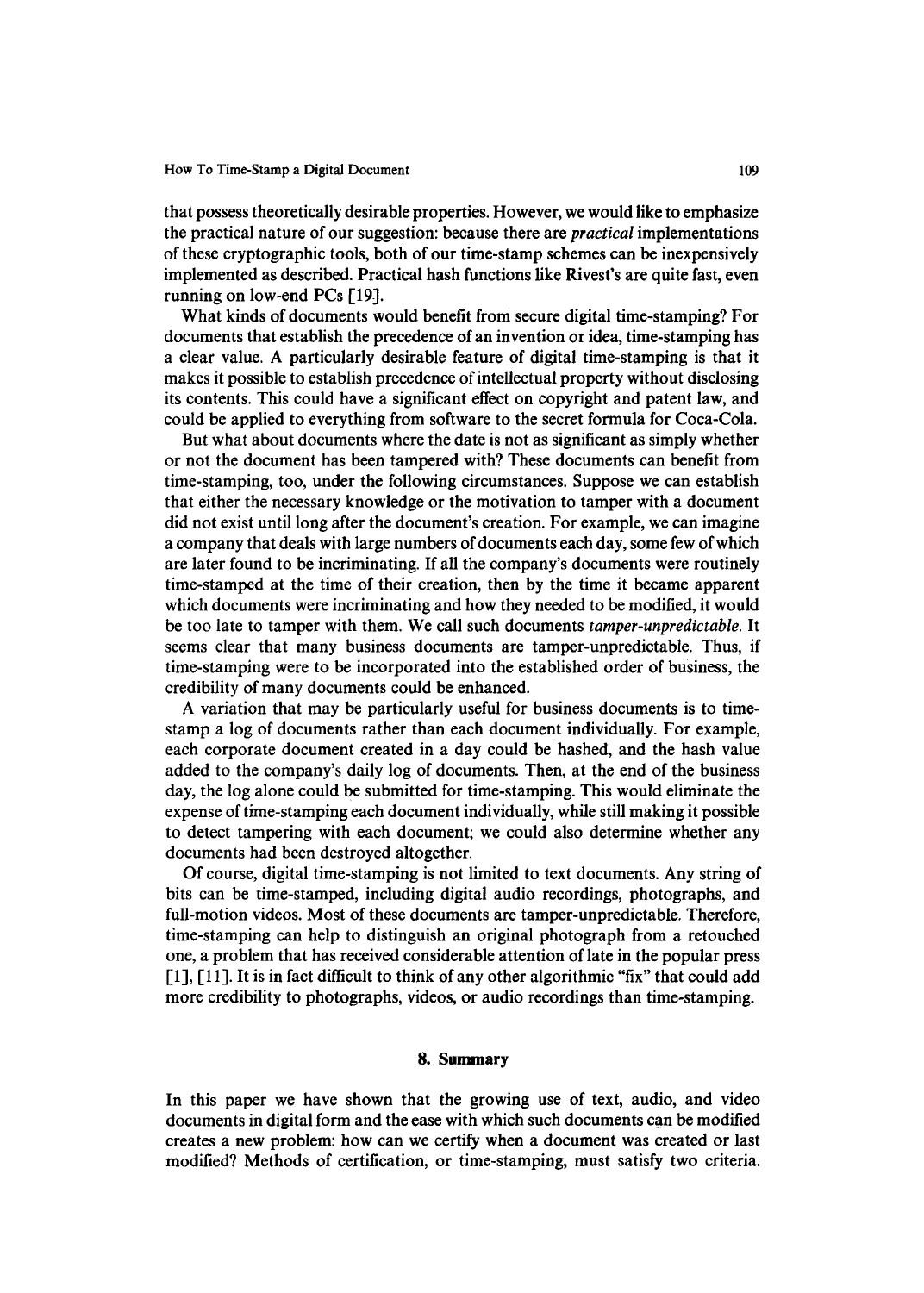First, they must time-stamp the actual bits of the document, making no assumptions about the physical medium on which the document is recorded. Second, the date and time of the time-stamp must not be forgeable.

We have proposed two solutions to this problem. Both involve the use of one-way hash functions, whose outputs are processed in lieu of the actual documents, and of digital signatures. The solutions differ only in the way that the date and time are made unforgeable. In the first, the hashes of documents submitted to a TSS are linked together, and certificates recording the linking of a given document are distributed to other clients both upstream and downstream from that document. In the second solution, several members of the client pool must time-stamp the hash. The members are chosen by means of a pseudorandom generator that uses the hash of the document itself as seed. This makes it infeasible to choose deliberately which clients should and should not time-stamp a given hash. The second method could be implemented without the need for a centralized TSS at all.

Finally, we have considered whether time-stamping could be extended to enhance the authenticity of documents for which the time of creation itself is not the critical issue. This is the case for a large class of documents which we call "tamperunpredictable." We further conjecture that no purely algorithmic scheme can add any more credibility to a document than time-stamping provides.

# **Acknowledgments**

We gratefully acknowledge helpful discussions with Donald Beaver, Shimon Even, George Furnas, Burt Kaliski, Ralph Merkle, Jeff Shrager, Peter Winkler, Yacov Yacobi, and Moti Yung.

#### **References**

- [1] J. Alter. When photographs lie. *Newsweek,* pp. 44-45, July 30, 1990.
- [21 M. Blum and S. Micali. How to generate cryptographically strong sequences of pseudo-random bits. *SIAM d. Comput.,* 13(4): 850-864, Nov. 1984.
- [3] G. Brassard and M. Yung. One-way group actions. In Advances in Cryptology—Crypto '90. Lecture Notes in Computer Science, Springer-Verlag, Berlin, to appear.
- [4] I. Damghrd. Collision-free hash functions and public-key signature schemes. In *Advances in Cryptology--Eurocrypt* '87, pp. 203-217. Lecture Notes in Computer Science, vol. 304, Springer-Verlag, Berlin, 1988.
- [5] I. Damghrd. A design principle for hash functions. In *Advances in Cryptology--Crypto* '89 (ed. G. Brassard), pp. 416-427. Lecture Notes in Computer Science, vol. 435, Springer-Verlag, Berlin, 1990.
- [6] A. DeSantis and M. Yung. On the design of provably secure cryptographic hash functions. In *Advances in Cryptology--Eurocrypt* '90. Lecture Notes in Computer Science, Springer-Verlag, Berlin, to appear.
- 1-7] W. Ditlie and M. E. Hellman. New directions in cryptography. *IEEE Trans. Inform. Theory,*  22: 644-654, Nov. 1976.
- [8] Z. Galil, S. Haber, and M. Yung. Interactive public-key cryptosystems. Submitted for publication, 1990.
- [9] S. Goldwasser and S. Micali. Probabilistic encryption. *J. Comput. System Sci.,* 28: 270-299, April 1984.